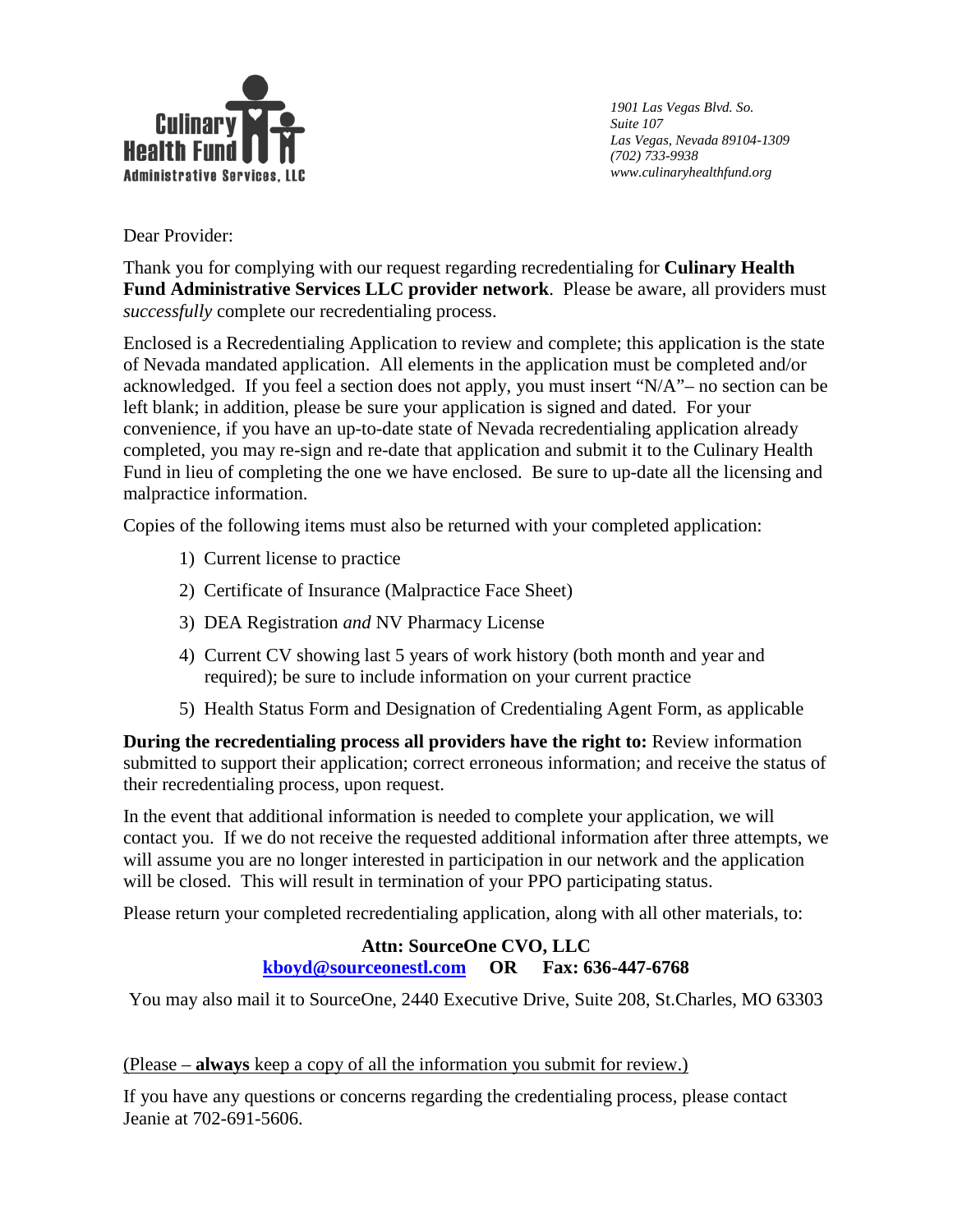# NOTE: SHADED PORTIONS N/A TO ALLIED HEALTH PROFESSIONALS

### **APPLICATION FOR REAPPOINTMENT Personal Data**

| <b>Local Residence Address</b>           |                                                      | ,我们也不能在这里的时候,我们也不能在这里的时候,我们也不能会在这里的时候,我们也不能会在这里的时候,我们也不能会在这里的时候,我们也不能会在这里的时候,我们也不 |            |  |
|------------------------------------------|------------------------------------------------------|-----------------------------------------------------------------------------------|------------|--|
| <b>Local Residence Phone</b>             |                                                      | <b>Practice Information</b>                                                       |            |  |
| <b>Primary Office Address</b>            |                                                      |                                                                                   |            |  |
| <b>Office Phone</b>                      | <b>Office Fax</b>                                    | E-Mail Address                                                                    | Cell Phone |  |
|                                          |                                                      |                                                                                   |            |  |
|                                          |                                                      |                                                                                   |            |  |
| Foreign Languages Spoken by Practitioner |                                                      |                                                                                   |            |  |
|                                          | Languages, Other than English, Spoken In Your Office |                                                                                   |            |  |
| Credentialing/Office Mgr./Contact        |                                                      | Phone /Fax                                                                        |            |  |
| <b>Credentialing Contact Address</b>     |                                                      |                                                                                   |            |  |
| Answering Service Phone Beeper           |                                                      |                                                                                   |            |  |
| <b>Secondary Office Address</b>          |                                                      |                                                                                   |            |  |
| <b>Office Phone</b>                      | <b>Office Fax</b>                                    | <b>E-Mail Address</b>                                                             |            |  |
| Solo Practice                            | <b>Group Practice</b>                                |                                                                                   |            |  |
| Group/Practice Name                      |                                                      |                                                                                   |            |  |
| Name(s) of Associate(s)                  |                                                      |                                                                                   |            |  |
|                                          |                                                      |                                                                                   |            |  |

Covering Practitioner(s)(Alternate coverage when you are unavailable)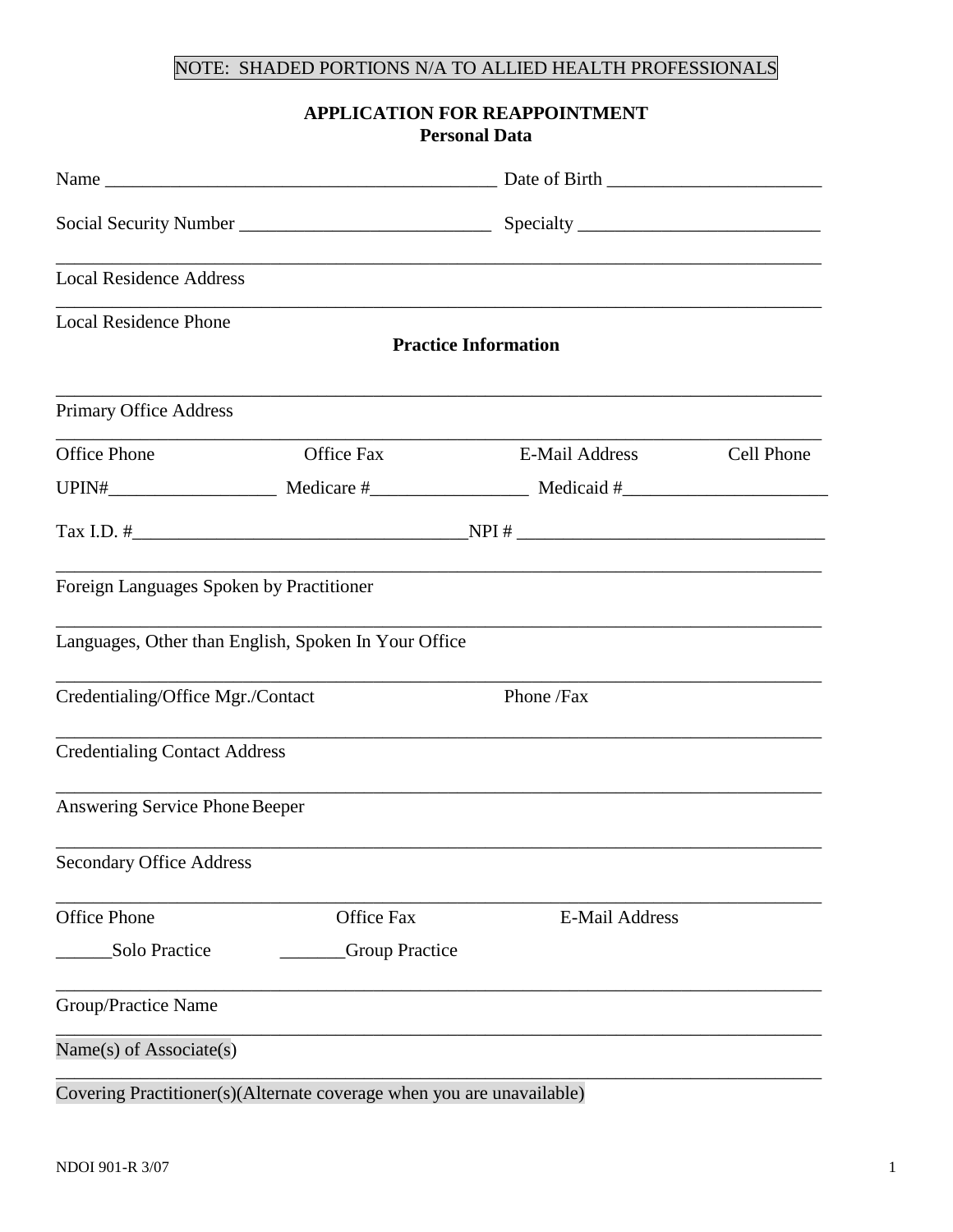### **Hospital and other Health Care Entity Memberships Held in past Three (3) Years**

List ALL Hospitals and Surgical Centers where you currently have, or have had in the past three (3) years, affiliation, membership and/or have been granted privileges. If, within the past three (3) years, you have withdrawn an application or you are no longer affiliated with a hospital or surgical center, provide an explanation on a separate page. (Use additional sheet if needed.)

| Hospital/Surgical Center |  |
|--------------------------|--|
|                          |  |
|                          |  |
|                          |  |
|                          |  |
|                          |  |

### **Alternate Care of Hospitalized Patients**

If you do not maintain admitting privileges, list the name/names of physicians or groups with whom you have established a current hospital admission coverage agreement: \_\_\_\_\_\_\_\_\_\_\_\_\_\_\_\_\_\_\_\_

### **Privileges**

Unless otherwise noted, your signature at the end of this reapplication indicates that:

- (1) You have maintained current clinical competence in order to qualify to retain the privileges currently granted you at the above facilities to which you are reapplying
- (2) Please note any privileges you wish to voluntarily relinquish on the attached list of your privileges or by submission of a completed privilege application for your specialty if provided.

# **Board Certification/Recertification (Attach copy of certificate(s))**

# *Complete this section only if the following information has changed within the past three years***.**

|  | If you have taken a board examination in the past three $(3)$ years, complete the following:               |  |
|--|------------------------------------------------------------------------------------------------------------|--|
|  |                                                                                                            |  |
|  | If your Board certification has lapsed for any reason during the past three years, provide an explanation, |  |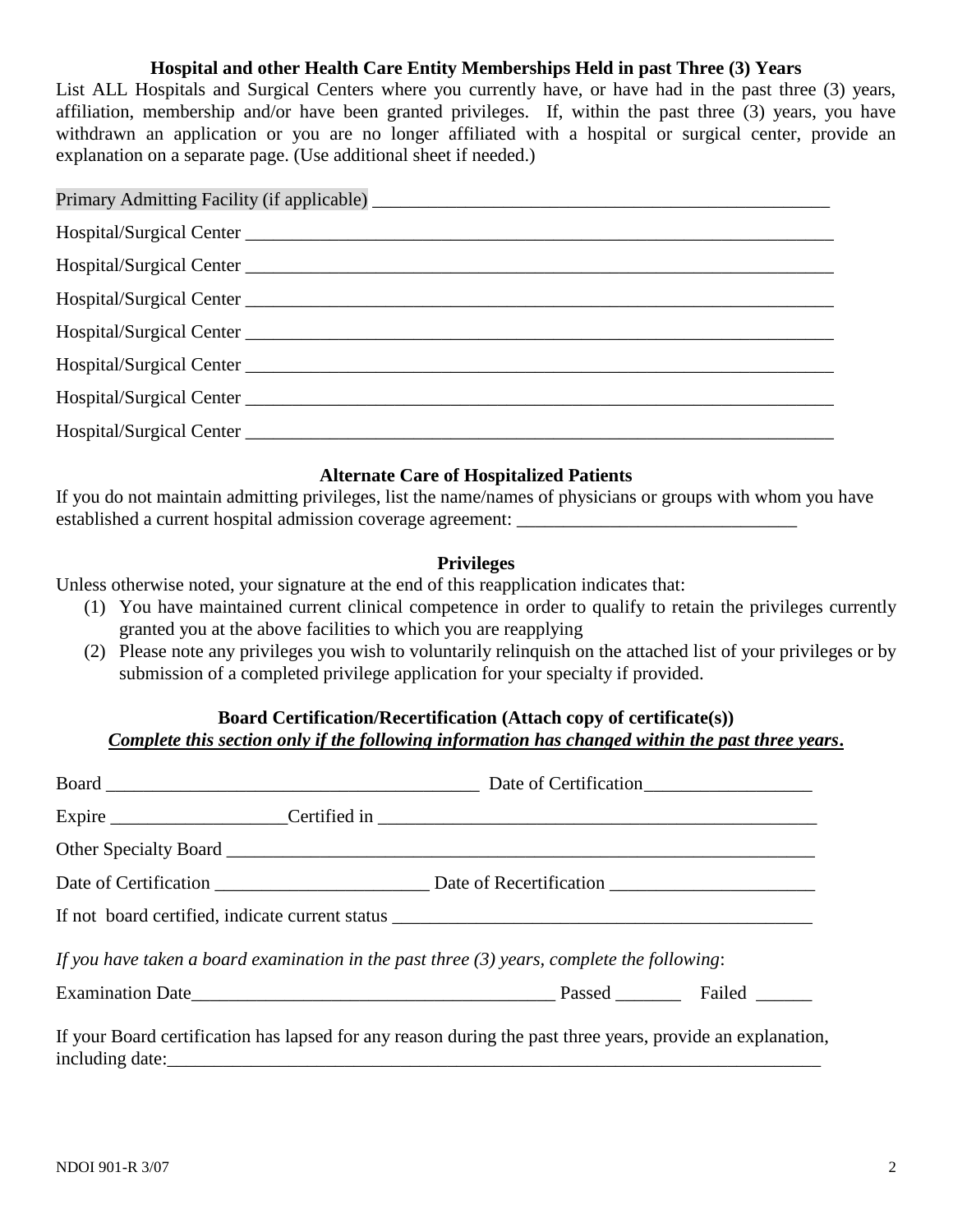|                                   |              |        | Licensure/Registration/Billing (Return Copies of the Following) |                        |
|-----------------------------------|--------------|--------|-----------------------------------------------------------------|------------------------|
| Nevada Medical/Dental/AHP License |              | Number |                                                                 | Expires                |
| Nevada State Pharmacy             |              | Number |                                                                 | Expires                |
| <b>Federal DEA Registration</b>   |              | Number |                                                                 | Expires                |
| <b>National Certification</b>     |              | Number |                                                                 | Expires                |
| <b>Other State Licenses:</b>      | <b>State</b> | Number | <b>Issue Date</b>                                               | <b>Expiration Date</b> |
|                                   |              |        |                                                                 |                        |

\_\_\_\_\_\_\_\_\_\_\_\_\_\_\_\_\_\_\_\_\_\_\_\_\_\_\_\_\_\_\_\_\_\_\_\_\_\_\_\_\_\_\_\_\_\_\_\_\_\_\_\_\_\_\_\_\_\_\_\_\_\_\_\_\_\_\_\_\_\_\_\_\_\_\_\_\_\_\_\_\_\_

### **Peer Recommendations**

Criteria for peer references include: Local practitioners with your same level of licensure (e.g. MD/DO, DDS/DDS, DMD/DDS, DPM/DPM, APN/APN, PA/PA, RNFA/RNFA, etc.), personal knowledge of your current clinical abilities, ethical character and ability to work with others. Unacceptable references include relatives, current or pending professional partners/financial associates. Recommended peers: Hospital department chairs, practitioners in your specialty with whom you have worked .a minimum of two of these peers should be of your same specialty. If this is not possible, please provide a written explanation.

| Name |  |
|------|--|
|      |  |
|      |  |
|      |  |
|      |  |
|      |  |
| Name |  |
|      |  |
|      |  |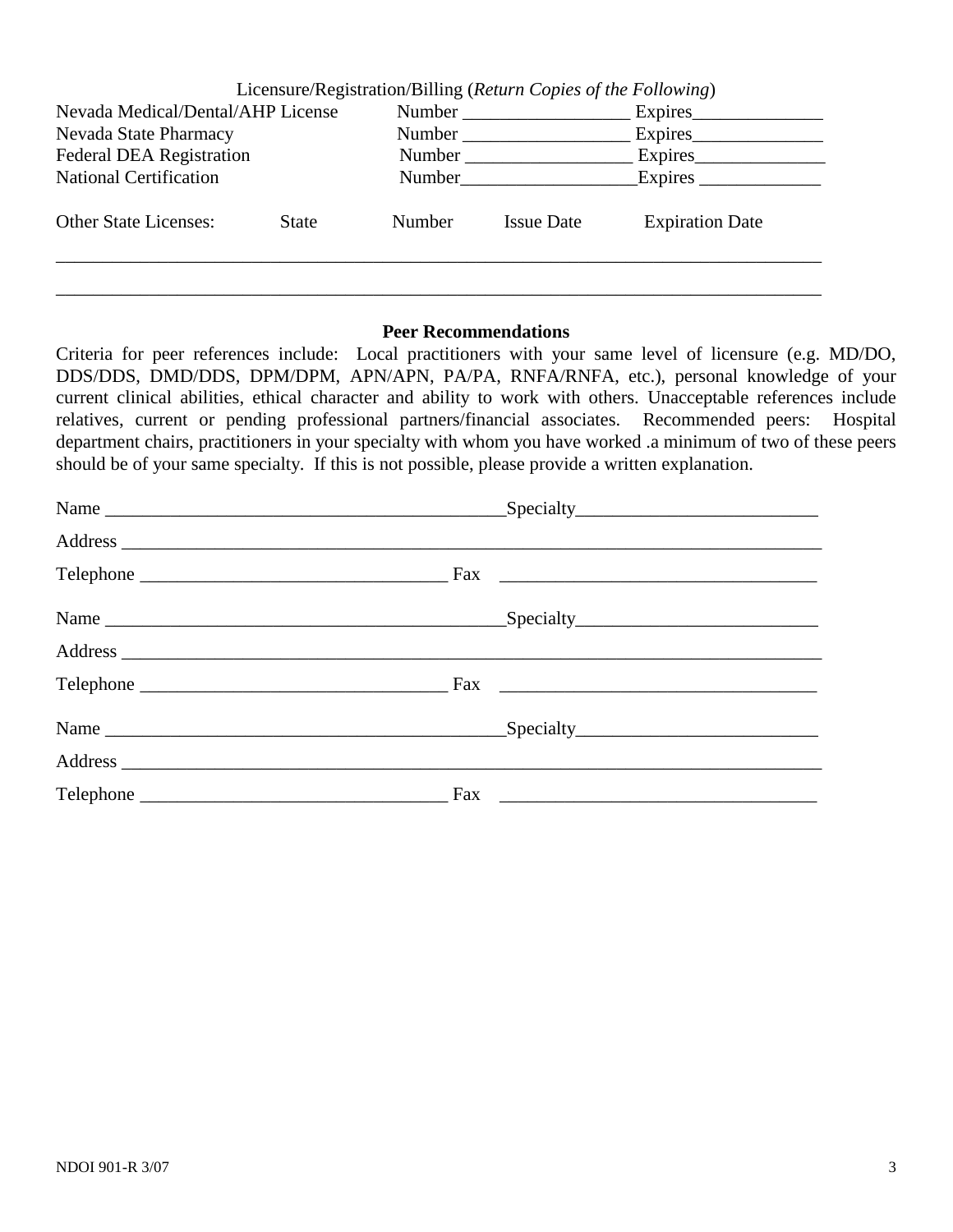### **Professional Liability (Malpractice) Insurance**

|  | (Use additional sheet if needed.) |  |
|--|-----------------------------------|--|
|  |                                   |  |
|  |                                   |  |
|  |                                   |  |
|  |                                   |  |
|  |                                   |  |
|  |                                   |  |
|  |                                   |  |
|  |                                   |  |
|  |                                   |  |
|  |                                   |  |
|  |                                   |  |
|  |                                   |  |

# List ALL malpractice insurance carrier(s) during the previous three (3) Years.

### **Continuing Medical education/CEU**

Unless otherwise noted, your signature at the end of this reapplication indicates that:

(1) You have met the CME/CEU Requirements established by the Medical Staffs at the facilities for which you are reapplying

(2) A sufficient portion of those CME/CEU hours are specific to the type of care you provide

(3) Documentation of your attendance at these programs can be made available upon request.

Please list at least two of the Continuing Medical Education/CEU Classes you have attended which pertain to the privileges you seek \_\_\_\_\_\_\_\_\_\_\_\_\_\_\_\_\_\_\_\_\_\_\_\_\_\_\_\_\_\_\_\_\_\_\_\_\_\_\_\_\_\_\_\_\_\_\_\_\_\_\_\_\_\_\_\_\_\_\_\_\_\_\_\_\_\_\_\_\_

\_\_\_\_\_\_\_\_\_\_\_\_\_\_\_\_\_\_\_\_\_\_\_\_\_\_\_\_\_\_\_\_\_\_\_\_\_\_\_\_\_\_\_\_\_\_\_\_\_\_\_\_\_\_\_\_\_\_\_\_\_\_\_\_\_\_\_\_\_\_\_\_\_\_\_\_\_\_\_\_\_\_\_\_\_\_\_\_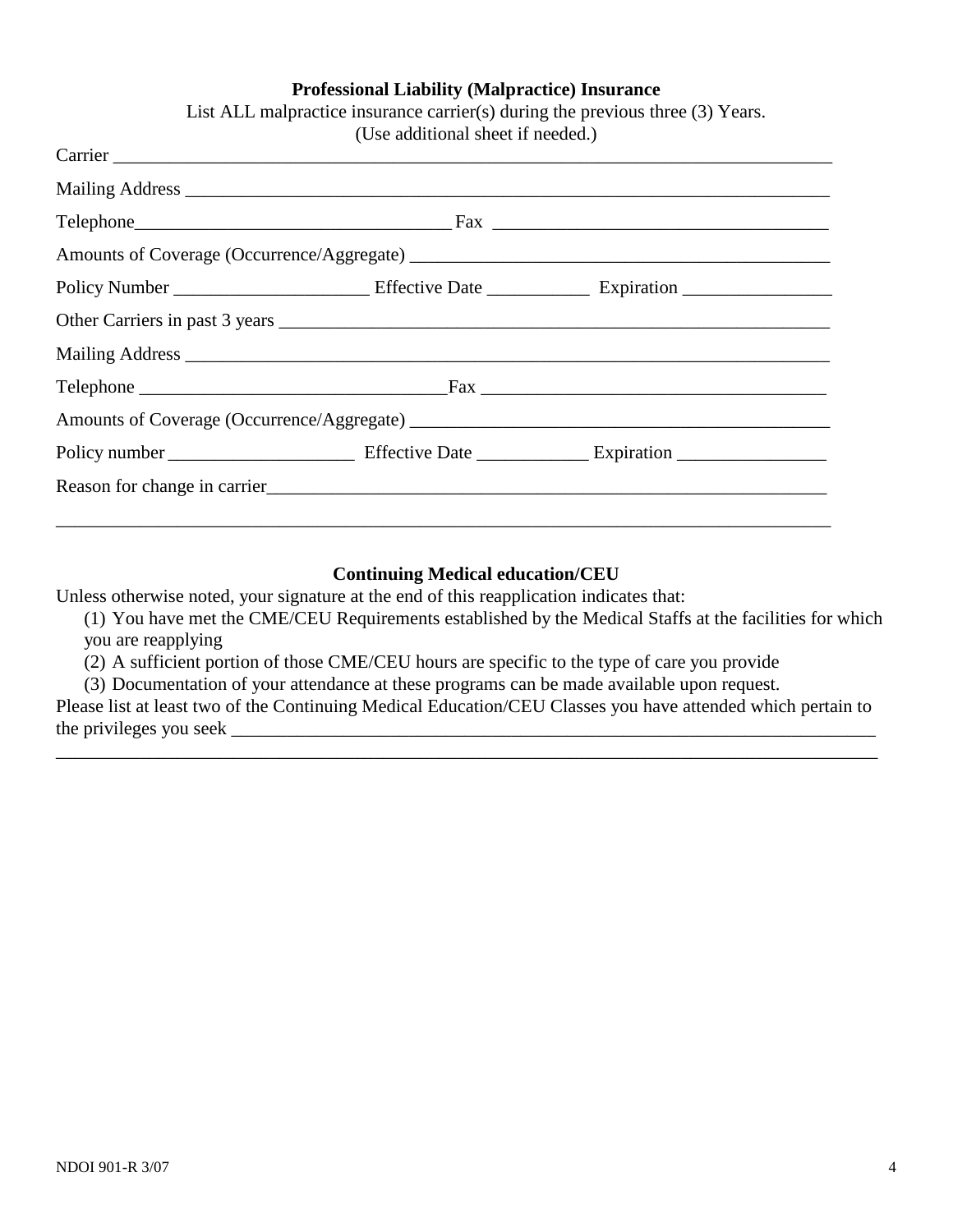# **PRACTITIONER QUESTIONNAIRE**

If an answer to any of the following questions is YES, please provide full details on a separate sheet, to include date of occurrence, description of events and current status.

| A.        | During the past three years, has your license to practice medicine in any jurisdiction ever<br>been denied, revoked, voluntarily or involuntarily terminated, relinquished, suspended,<br>otherwise limited or restricted, or been made subject to a program of probation, or have you<br>ever been issued a citation or letter of reprimand by the licensing agency, or have formal or<br>informal proceedings, or investigations, toward any of those ends ever been commenced?                                                                                                                                       | $\Box$ YES $\Box$ NO |  |
|-----------|-------------------------------------------------------------------------------------------------------------------------------------------------------------------------------------------------------------------------------------------------------------------------------------------------------------------------------------------------------------------------------------------------------------------------------------------------------------------------------------------------------------------------------------------------------------------------------------------------------------------------|----------------------|--|
| <b>B.</b> | During the past three years, has your medical staff membership or medical staff status at any<br>hospital or comparable acute or long term care facility or ambulatory surgery center or<br>comparable facility, ever been denied, revoked, voluntarily or involuntarily terminated,<br>relinquished, suspended, or restricted or limited, based on patient care or professional<br>conduct reasons, or have formal or informal proceedings, or investigations, toward any of<br>those ends ever been commenced?                                                                                                        | $\Box$ YES $\Box$ NO |  |
| C.        | During the past three years, have your admitting or clinical privilege(s) at any other<br>hospital, or at any comparable acute or long term care facility, or ambulatory surgery center<br>or comparable facility, ever been denied, revoked, voluntarily or involuntarily terminated,<br>relinquished, suspended, or restricted or limited, based on patient care or professional<br>conduct reasons, or have formal or informal proceedings, or investigations, toward any of<br>those ends ever been commenced?                                                                                                      | $\Box$ YES $\Box$ NO |  |
| D.        | During the past three years, have you voluntarily or involuntarily relinquished medical staff<br>membership or status, admitting or clinical privileges, withdrawn an application for<br>membership or privileges at any hospital or comparable acute or long term care facility, or<br>ambulatory surgery center or comparable facility, after notification of the actual or<br>imminent commencement of a formal or informal review, or investigation of your practice,<br>credentials or professional conduct?                                                                                                       | $\Box$ YES $\Box$ NO |  |
| Ε.        | During the past three years, has your membership, participation, privileges, contractual<br>affiliation or other status with any health maintenance organization, medical group,<br>ambulatory or outpatient care center, clinic, independent practice association, preferred<br>provider organization, or any other comparable health care entity been denied, revoked,<br>voluntarily or involuntarily terminated, suspended, restricted or limited based upon patient<br>care or professional conduct grounds, or have formal or informal proceedings, or<br>investigations toward any of those ends been commenced? | $\Box$ YES $\Box$ NO |  |
| F.        | During the past three years, have you voluntarily or involuntarily relinquished membership,<br>participation, privileges, a contractual affiliation or other comparable status with any health<br>maintenance organization, medical group, ambulatory or outpatient care center, clinic,<br>independent practice association, preferred provider organization, or any other comparable<br>health care entity after notification of the actual or imminent commencement of a formal or<br>informal review or investigation, of your practice or professional conduct?                                                    | $\Box$ YES $\Box$ NO |  |
| G.        | During the past three years, has your membership or status in any state or local professional<br>society or other comparable medical organization been denied, revoked, voluntarily or<br>involuntarily terminated, suspended or restricted based upon patient care or professional<br>conduct concerns, or have formal or informal proceedings, or investigations toward any of<br>those ends ever been commenced?                                                                                                                                                                                                     | $\Box$ YES $\Box$ NO |  |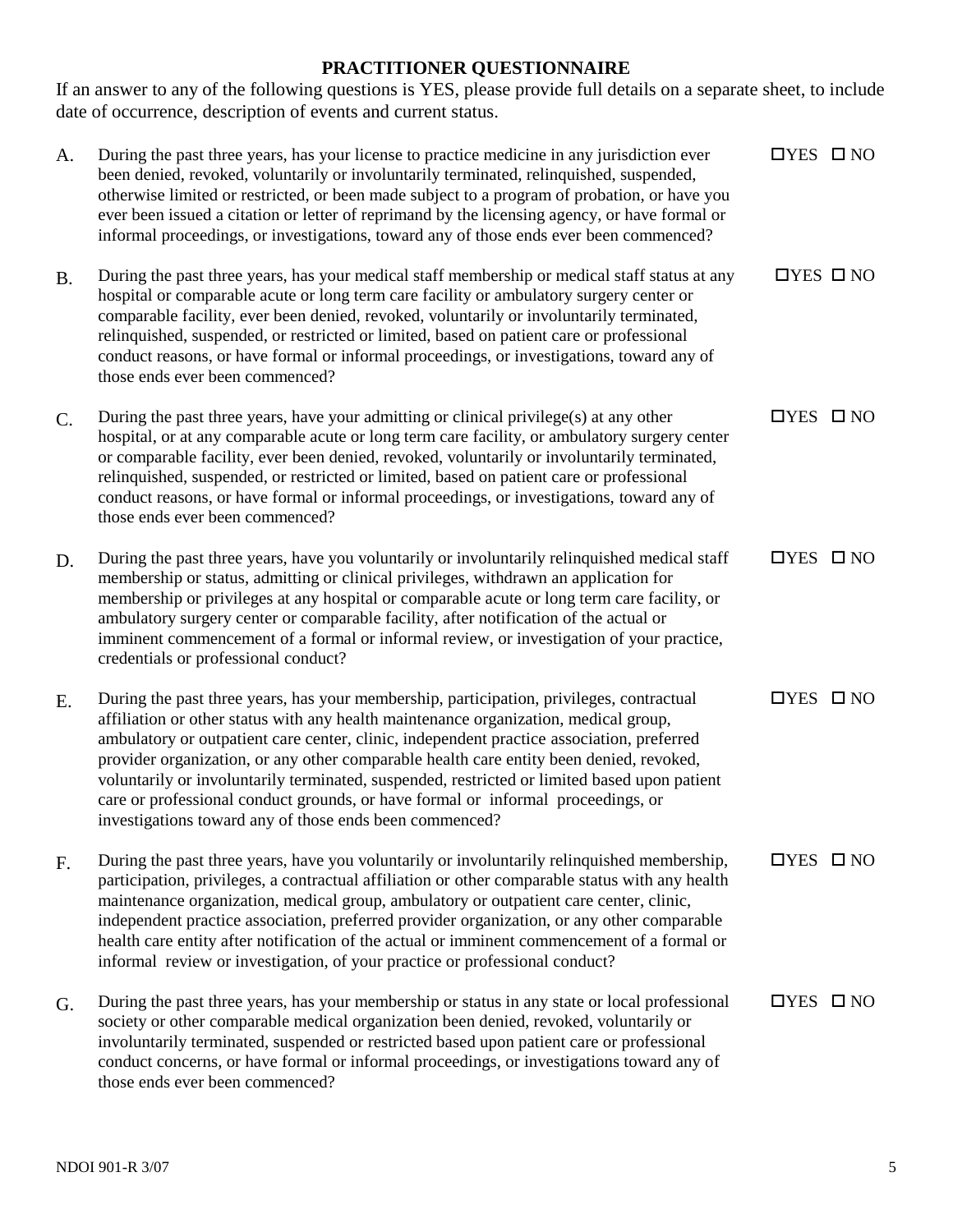|                | H. During the past three years, has your status as a participating provider in the Medicare,<br>Medicaid, or Tricare (formerly Champus) programs been sanctioned, denied, suspended,<br>voluntarily or involuntarily terminated, limited or revoked, or have formal or informal<br>proceedings, or investigations toward any of those ends ever been commenced?                                                                                                                                                                                                                                                                                                                       | $\Box$ YES $\Box$ NO |  |
|----------------|---------------------------------------------------------------------------------------------------------------------------------------------------------------------------------------------------------------------------------------------------------------------------------------------------------------------------------------------------------------------------------------------------------------------------------------------------------------------------------------------------------------------------------------------------------------------------------------------------------------------------------------------------------------------------------------|----------------------|--|
| $\mathbf{I}$ . | During the past three years, has a letter of concern or reprimand been issued to you?                                                                                                                                                                                                                                                                                                                                                                                                                                                                                                                                                                                                 | $\Box$ YES $\Box$ NO |  |
| J.             | During the past three years, have you been denied professional liability insurance or has<br>your policy been canceled?                                                                                                                                                                                                                                                                                                                                                                                                                                                                                                                                                               | $\Box$ YES $\Box$ NO |  |
| $K_{\cdot}$    | (1) During the past three years, have you been named in a complaint based on allegations of<br>professional negligence or professional misconduct or have you received notice of intent to<br>commence litigation of that type? Note: Make copies of the attached Malpractice Claim<br>Information Worksheet and complete for each case.                                                                                                                                                                                                                                                                                                                                              | $\Box$ YES $\Box$ NO |  |
|                | (2) With regard to any suit, has it resulted in a judgment, a settlement, or other final<br>disposition, or is it still pending? Note: Make copies of the attached Malpractice Claim<br>Information Worksheet and complete for each case.                                                                                                                                                                                                                                                                                                                                                                                                                                             | $\Box$ YES $\Box$ NO |  |
| L.             | Does your professional liability (malpractice) coverage exclude you from performing any<br>specific procedures(s) or practicing portions of your specialty for which you are requesting<br>privileges?                                                                                                                                                                                                                                                                                                                                                                                                                                                                                | $\Box$ YES $\Box$ NO |  |
| M.             | During the past three years, has your specialty board certification or eligibility been denied,<br>revoked, voluntarily or involuntarily terminated, suspended, or have formal or informal<br>proceedings, or investigations toward any of those ends been commenced?                                                                                                                                                                                                                                                                                                                                                                                                                 | $\Box$ YES $\Box$ NO |  |
| N.             | During the past three years, has your Drug Enforcement Agency or other controlled<br>substances authorization been denied, revoked, voluntarily or involuntarily terminated,<br>suspended, or restricted or have formal or informal proceedings, or investigations toward<br>any of those ends been commenced?                                                                                                                                                                                                                                                                                                                                                                        | $\Box$ YES $\Box$ NO |  |
| O.             | During the past three years, have you been convicted of a criminal offense other than a<br>minor traffic violation?                                                                                                                                                                                                                                                                                                                                                                                                                                                                                                                                                                   | $\Box$ YES $\Box$ NO |  |
| P.             | During the past three years, are you now or have you been addicted to a controlled<br>substance or alcohol? If the answer to this question is yes, please provide the name, address<br>and a full description of any rehabilitation program in which you are now participating or in<br>which you have participated as well as the name and title of the individual who can describe<br>your care and participation in that program. An organization may require that you complete<br>a Health Status Form which provides the name and title of the individual/organization<br>(counselor/diversion program/treating provider) who can advocate on behalf of your<br>sobriety status. | $\Box$ YES $\Box$ NO |  |
| Q.             | Do you currently use illegal drugs?                                                                                                                                                                                                                                                                                                                                                                                                                                                                                                                                                                                                                                                   | $\Box$ YES $\Box$ NO |  |
| R.             | Do you have any mental or physical condition that may significantly affect your ability to<br>practice medicine or to exercise the particular privileges that you have requested? If so, do<br>you believe that, with reasonable accommodation, you will be able to provide care meeting<br>the standards controlling the award of privileges and status that you seek?                                                                                                                                                                                                                                                                                                               | $\Box$ YES $\Box$ NO |  |
| S.             | Would you require an accommodation in order for you to exercise medical staff duties or<br>the privileges requested safely and completely?                                                                                                                                                                                                                                                                                                                                                                                                                                                                                                                                            | $\Box$ YES $\Box$ NO |  |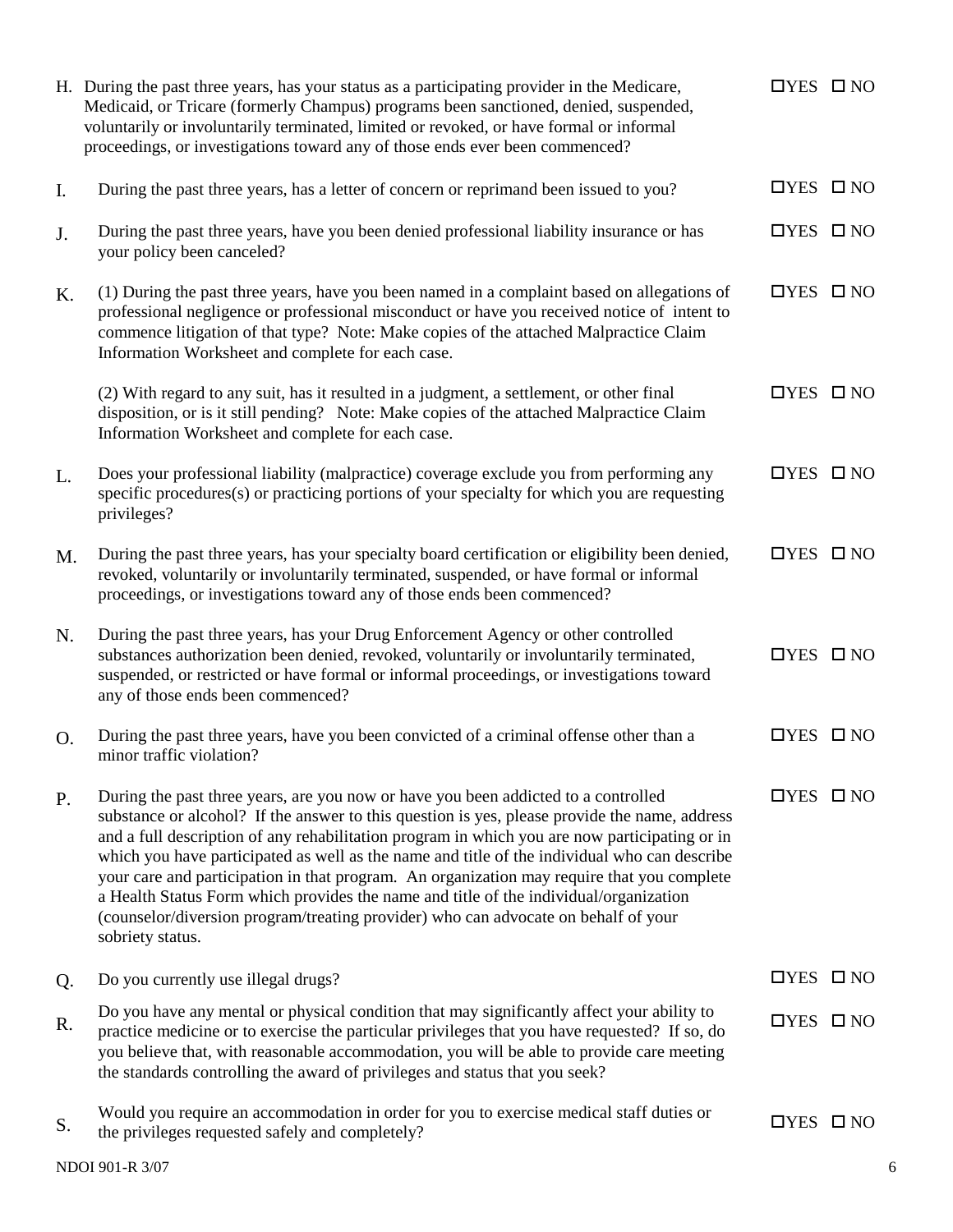#### **Standard Authorization, Attestation and Release for Health Plans, Health Insurers and Health Care Organizations (Not for Use for Employment Purposes)**

#### **Purpose of Form**

This form has been developed for use by Nevada health plans and health insurers, and may be used by hospitals and other healthcare organizations. Its purpose is to provide a single consolidated form for use by applicants for participation as a provider (hereinafter, "Participation") with health plans or health insurers and may be used for hospital and other healthcare organization medical staff membership and clinical privileges (hereinafter, sometimes, "Membership"). This form, once properly completed will be accepted by all Nevada health plans and health insurers and may be accepted by hospitals and other healthcare organizations (hereinafter, collectively referred to as "Entities").

#### **Acknowledgements and Agreements with respect to Health Plans and Health Insurers**

I understand and agree that, as part of the credentialing application process for Participation at or with each health plan or health insurer and any of their affiliated Entities, I am required to provide sufficient and accurate information for a proper evaluation of my current licensure, relevant training and/or experience, clinical competence, health status, character, ethics, and any other criteria used by them for determining initial and ongoing eligibility for Participation.

#### **Acknowledgements and Agreements with respect to Healthcare Organizations**

By filing this application, I agree to be bound by the bylaws, rules and regulations, policies, and code of conduct of each and every medical center, medical staff and other healthcare organizations to which I am applying in Nevada. I understand that I have an opportunity to review those bylaws, rules and regulations and policies.

I understand that it is my responsibility to assure that a copy of this application is sent to each and every healthcare organization to which I wish to apply.

I understand that my misrepresentation or significant omission in this application constitutes cause for denial or for subsequent revocation of membership and privileges. I also understand that I have an opportunity to review the information submitted in support of this application pursuant to each entity's policy regarding review. If during the process of credentialing, an entity receives information that varies substantially from information I have provided, I will be notified of this and will have an opportunity to correct erroneous information. I have the right, upon request, to be informed of the status of my application.

I recognize that as the applicant I bear the burden of demonstrating that I am qualified and remain qualified for the award of membership and privileges in accord with the criteria and standards described in the applicable bylaws and comparable documents, and I recognize that I have the burden of resolving any reasonable doubts about my qualifications for membership and privileges.

In order to facilitate the evaluation of this application and the assessment of any subsequent exercise of privileges, I agree to meet and cooperate with the various officers, representatives and committees charged with responsibility for credentialing and peer review activities.

I understand that the evaluation of credentials shall be accomplished in a professional manner, and that I will be afforded an appropriate review in the event that action on this application is adverse in accordance with the bylaws or rules pertaining to each organization.

As part of this application, I pledge that if I am granted the requested membership and privileges, I will maintain an ethical practice in accord with applicable bylaws, and specifically that I will: a) Refrain from fee splitting or other inducements relating to patient referral; b) Provide for the continuous care and supervision of my patients; c) Refrain from delegating the responsibility for diagnosis or care of hospitalized patients to a medical practitioner who is not qualified to undertake this responsibility and who is not adequately supervised; d) Seek consultations whenever necessary or requested by the patient or family; e) Abide by all applicable and generally recognized ethical principles applicable to my profession and to each and every healthcare entity to which I am applying; and f) Maintain the confidentiality of patient information received by both paper and electronic means.

Furthermore, should I be granted the requested membership and privileges, I will accept appropriate committee assignments and otherwise assist, as requested, in the discharge of medical staff responsibilities.

#### **Acknowledgements and Agreements with Respect to all Entities**

#### **Independent Action, No Employment**

I acknowledge that each Entity has its own criteria for acceptance, and I may be accepted or rejected by each independently. I further acknowledge and understand that my cooperation in obtaining information and my consent to the release of information do not guarantee that any Entity will grant me Membership or Participation. I understand that my application for Membership or Participation with the Entity is not an application for employment with the Entity and that acceptance of my application by the Entity will not result in my employment by the Entity.

#### **Authorization of Investigation Concerning Application for Membership or Participation**

I authorize the following individuals including, without limitation, the Entity, its representatives, employees, and/or designated agent(s); the Entity's affiliated Entities and their representatives, employees, and/or designated agents; and the Entity's designated professional credentials verification organization (collectively referred to as "Agents"), to investigate information, which includes both oral and written statements, records, and documents, concerning my application for Membership or Participation. I agree to allow the Entity and/or its Agent(s) to inspect all records and documents relating to such an investigation.

#### **Authorization of Third-Party Sources to Release Information Concerning Application for Membership or Participation**

I authorize any third party, including, but not limited to, individuals, agencies, medical groups, Entities responsible for credentials verification, corporations, companies, employers, former employers, hospitals, health plans, health maintenance organizations, managed care organizations, law enforcement or licensing agencies, insurance companies, educational and other institutions, military services, medical credentialing and accreditation agencies, professional medical societies, the Federation of State Medical Boards, the National Practitioner Data Bank, and the Health Care Integrity and Protection Data Bank, to release to the Entity and/or its Agent(s), information, including otherwise privileged or confidential condition, alcohol or chemical dependency diagnosis and treatment, ethics, behavior, or any other matter reasonably having a bearing on my qualifications for Membership or Participation in, or with, the Entity. I authorize my current and past professional liability carrier(s) to release my history of claims that have been made and/or are currently pending against me. I specifically waive written notice from any Entities and individuals who provide information based upon this Authorization, Attestation and Release.

#### **Authorization of Release and Exchange of Disciplinary Information**

I hereby further authorize any third party at which I currently have Membership or Participation or had Membership or Participation and/or each third party's agents to release "Disciplinary Information," as defined below, to the Entity and/or its Agent(s). I hereby further authorize the Agent(s) to release Disciplinary Information about any disciplinary action taken against me to its participating Entities at which I have Membership or Participation, and as may be otherwise required by law. As used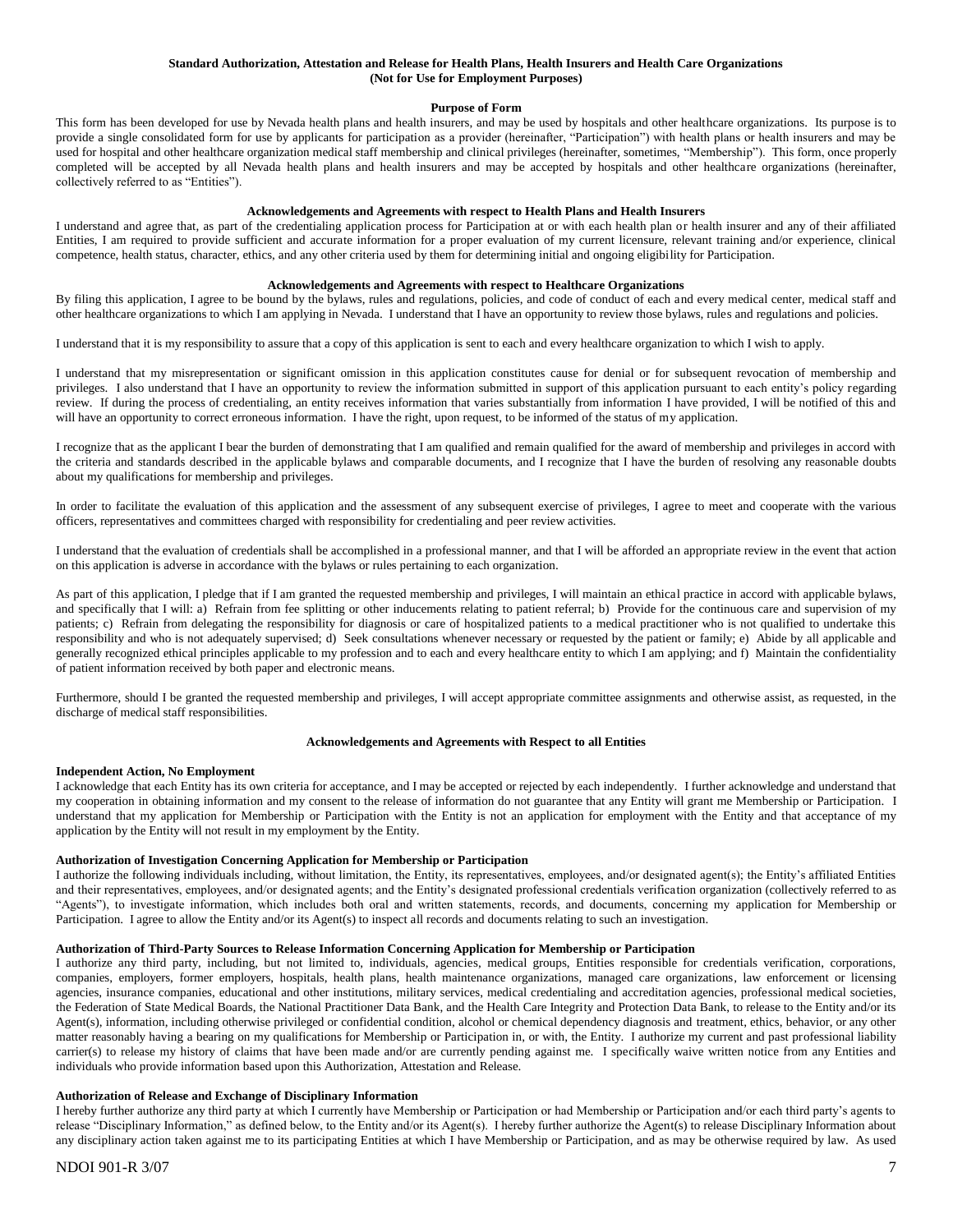herein, "Disciplinary Information" means information concerning: a) any action taken by such health care organizations, their administrators, or their medical or other committees to revoke, deny, suspend, restrict, or condition my Membership or Participation or impose a corrective action plan; b) any other disciplinary action involving me, including, but not limited to, discipline in the employment context; or c) my resignation prior to the conclusion of any disciplinary proceedings or prior to the commencement of formal charges, but after I had knowledge that such formal charges were being (or are being) contemplated and/or were (or are) in preparation.

#### **Authorization of Release Among Entities**

Moreover, I consent to the communication and release of information and documents (including medical staff records and patient care records) among the Entities to which I apply and the release of the same by and to any and all other hospitals, medical staffs, medical schools, training programs, medical societies, professional associations, professional liability insurers, licensing authorities, specialty boards, health maintenance organizations, health plans, health insurers, medical groups, ambulatory or outpatient care center, clinics, independent practice associations and any and all other sources that may be available for the purpose of evaluating my professional education, training, experience, character, conduct and judgment. In this regard, care shall be taken to safeguard the privacy of medical information and the confidentiality of medical staff information and medical records

I specifically authorize the transmission of this application and all supporting documentation, and all information collected during the credentialing process, to each and every component of the Entities in which I have sought Membership or Participation, and I further fully authorize the release of that documentation or information to any health plan, health insurer, hospital, medical staff, medical group or other health care entity that may seek it as part of an authorized credentialing or peer review process.

#### **Required HIPAA Privacy Rule, Nevada Law Provisions**

I understand and agree that some of the information to be disclosed pursuant to this Authorization may include information that is "protected health information" under 45 CFR parts 160 and 164, and may also include information protected under Nevada or other federal law ("other confidential medical information"); including blood, breath or urine test results, communicable disease information, information about sexually transmitted disease, (including HIV and AIDS), information about mental health treatment I have sought and/or received, and/or information about drug and/or alcohol abuse treatment I have sought and/or received.

This authorization will expire upon my retirement from medical practice. I acknowledge: a) that I have the right to revoke the authorization as it relates to protected health information and/or other confidential medical information at any time, and b) that I understand that once protected information is disclosed, it may no longer be protected by federal privacy law. I may revoke this authorization in this regard only in a writing sent by certified mail to the organization to which I originally furnished this Statement. The revocation will be effective only upon receipt.

#### **Release from Liability**

I release from all liability and hold harmless any Entity, its Agent(s), and any other third party for their acts performed in good faith and without malice unless such acts are due to the gross negligence or willful misconduct of the Entity, its Agent(s), or other third party in connection with the gathering, release and exchange of, and reliance upon, information used in accordance with this Authorization, Attestation and Release. I further agree not to sue any Entity, any Agent(s), or any other third party for their acts, defamation or any other claims based on statements made in good faith and without malice or misconduct of such Entity, Agent(s) or third party in connection with the credentialing process. This release shall be in addition to, and in no way shall limit any other applicable immunities provided by law for peer review and credentialing activities.

I fully release from liability any person or entity, including any and all representatives of the Entities and any representative, agent or component thereof, that requests or provides information in connection with the evaluation of my application, credentials and practice, to the fullest extent allowed by applicable statutes, regulations and judicial decisions. Moreover, I fully release from liability the participating entities to which I am applying and any Agent or component thereof, and all other persons or Entities participating in the evaluation of my credentials and practice from any and all liability for their actions and decisions, to the fullest extent allowed by applicable statutes, regulations and judicial decisions.

In this Authorization, Attestation and Release, all references to the Entity, its Agent(s), and/or other third party include their respective employees, directors, officers, advisors, counsel, and agents. The Entity or any of its affiliates or agents retains the right to allow access to the application information for purposes of a credentialing audit to customers and/or their auditors to the extent required in connection with an audit of the credentialing processes and provided that the customer and/or their auditor executes an appropriate confidentiality agreement. Except with respect to its application to protected health information or other confidential medical information, I understand and agree that this Authorization, Attestation and Release is irrevocable for any period during which I am an applicant for Membership or Participation at an Entity, a member of an Entity's medical or health care staff, or a participating provider of an Entity. I agree to execute another form of consent if law or regulation limits the application of this irrevocable authorization. With respect to protected health information or other confidential medical information, this Authorization may be revoked and provided above. However, I understand that my revocation of this Authorization with respect to protected health information or other confidential medical information or my failure to promptly provide another consent with respect to any other information may be grounds for termination or discipline by the Entity in accordance with the applicable bylaws, rules, and regulations, and requirements of the Entity, or grounds for my termination of Membership or Participation at or with the Entity and will result in the cessation of any action on my application for Membership or Participation. I agree that information obtained in accordance with the provisions of this Authorization, Attestation and Release is not and will not be a violation of my privacy.

I certify that all information provided by me in my application is true, correct, and complete to the best of my knowledge and belief, and that I will notify the Entity and/or its Agent(s) within 10 days of any material changes to the information I have provided in my application or authorized to be released pursuant to the credentialing process. Further, I specifically agree to notify the Entities to which I am applying immediately upon notification upon any significant change or any formally recommended change in licensure status, or any actual or formally recommended denial, suspension or revocation of privileges or membership or status by another healthcare entity, or cancellation or interruption of my professional liability insurance coverage. I understand that corrections to the application are permitted at any time prior to a determination of Membership or Participation by the Entity, and must be submitted on-line or in writing, and must be dated and signed by me (may be a written or an electronic signature). I understand and agree that any material misstatement or omission, as determined solely by the Entity, in my application may constitute grounds for withdrawal of the application from consideration; denial or revocation of Membership or Participation; and/or immediate suspension or termination of Membership or Participation and will result in the cessation of any action on my application for Membership or Participation. This action may be disclosed to the Entity and/or its Agent(s).

I further acknowledge that I have read and understand the foregoing Authorization, Attestation and Release. I understand and agree that a facsimile or photocopy of this Authorization, Attestation and Release shall be as effective as the original.

Name: \_\_\_\_\_\_\_\_\_\_\_\_\_\_\_\_\_\_\_\_\_\_\_\_\_\_\_\_\_\_\_\_\_\_\_\_\_\_\_\_\_\_\_\_\_\_\_\_\_\_\_\_\_\_\_\_\_\_\_\_\_\_\_\_\_\_\_\_\_\_\_\_\_\_\_\_\_\_\_\_\_\_\_\_\_\_\_\_\_\_\_\_

Signature \_\_\_\_\_\_\_\_\_\_\_\_\_\_\_\_\_\_\_\_\_\_\_\_\_\_\_\_\_\_\_\_\_\_\_\_\_\_\_\_\_\_\_\_\_\_\_\_\_\_\_\_\_ Date\_\_\_\_\_\_\_\_\_\_\_\_\_\_\_\_\_\_\_\_\_\_\_\_\_\_\_\_\_\_\_